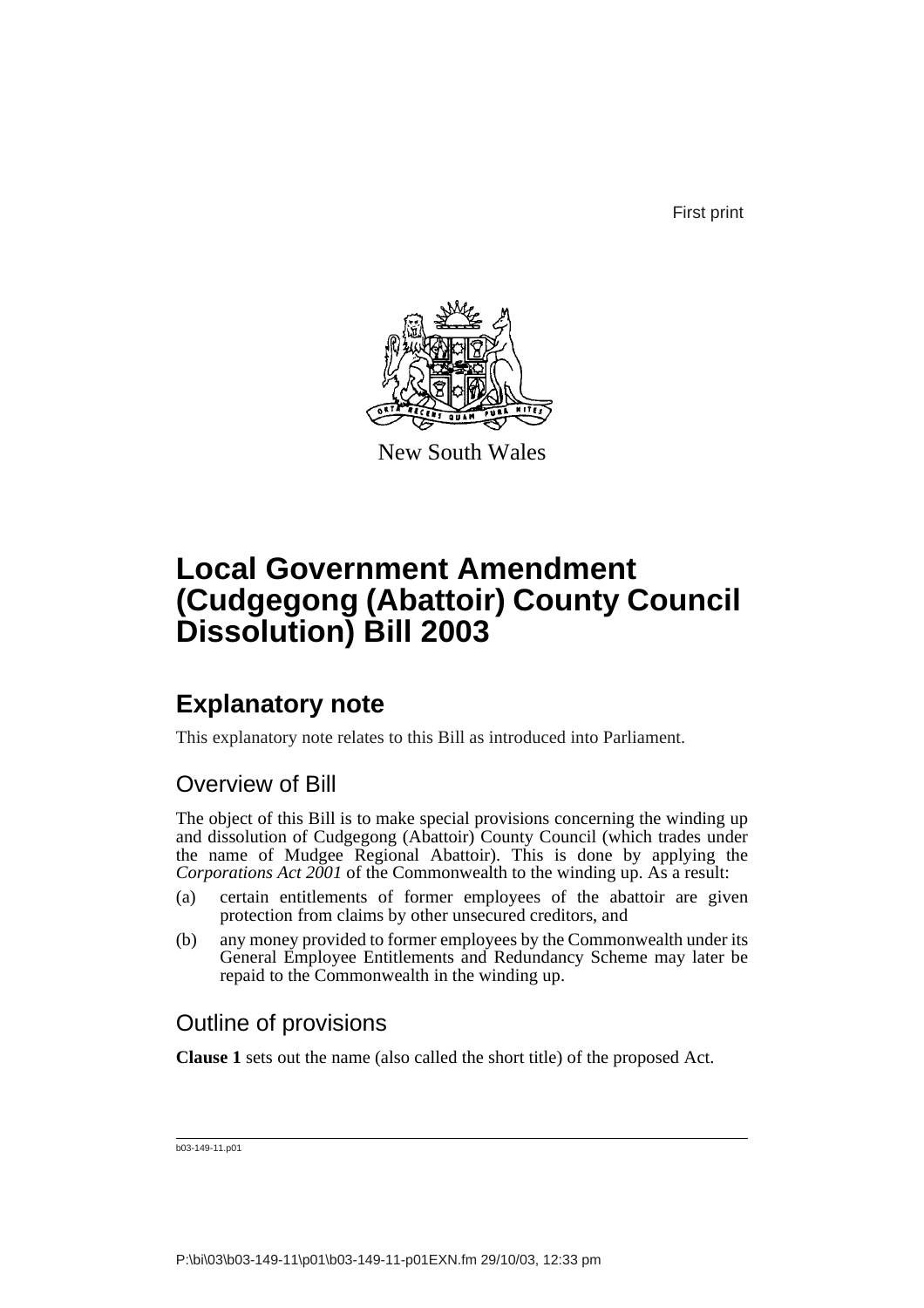Explanatory note

**Clause 2** provides for the commencement of the proposed Act on the date of assent.

**Clause 3** is a formal provision that gives effect to the amendments to the *Local Government Act 1993* set out in Schedule 1.

### **Schedule 1 Amendments**

**Schedule 1 [4]** inserts a new Schedule 9 into the *Local Government Act 1993* containing special provisions relating to Cudgegong (Abattoir) County Council. They are as follows:

### **Winding up**

Clause 1 (1) of Schedule 9 provides that Cudgegong (Abattoir) County Council may be wound up voluntarily or by a liquidator appointed by the Minister.

Clause 1 (2) of Schedule 9 provides for Parts 5.5–5.9 of the *Corporations Act 2001* of the Commonwealth to apply to the winding up of Cudgegong (Abattoir) County Council. (The mechanism for doing this is explained in the note to clause 1 (2) of Schedule 9.)

Clause 2 of Schedule 9 validates certain acts and omissions of the person appointed as administrator for Cudgegong (Abattoir) County Council on 3 September 2003.

### **Transfer of liabilities of Cudgegong (Abattoir) County Council after winding up**

Clause 3 of Schedule 9 provides for any liabilities of Cudgegong (Abattoir) County Council that are proved in the winding up of the county council, but are not fully met in that winding up, to be transferred to Mudgee Shire Council or Rylstone Shire Council, or both, by the proclamation that dissolves Cudgegong (Abattoir) County Council. This includes any liability to repay the Commonwealth Government any payment made by it under its General Employee Entitlements and Redundancy Scheme in respect of wages or of superannuation contributions, or in respect of leave of absence or termination of employment, under an industrial instrument.

Clause 4 of Schedule 9 provides for the enforcement of certain directions given in relation to such liabilities.

Explanatory note page 2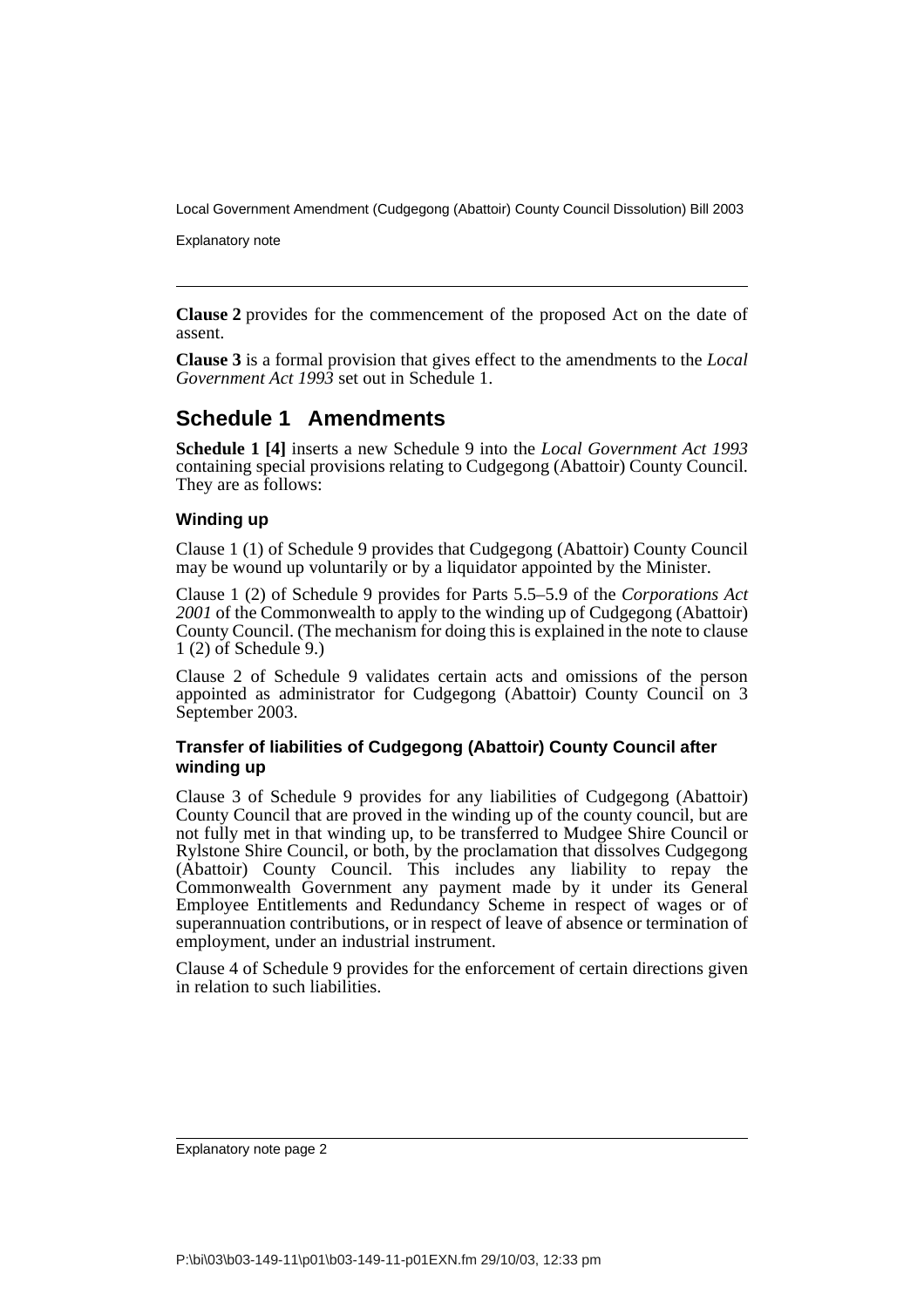Explanatory note

### **Other provisions**

Clauses 5 and 6 of Schedule 9 revoke the appointment of an administrator and receiver and manager for Cudgegong (Abattoir) County Council and make provision regarding those revocations.

**Schedule 1 [1]** gives effect to proposed Schedule 9.

**Schedule 1 [2]** deletes a redundant provision concerning Cudgegong (Abattoir) County Council.

**Schedule 1 [3]** provides for the making of savings and transitional regulations consequent on the enactment of the proposed Act.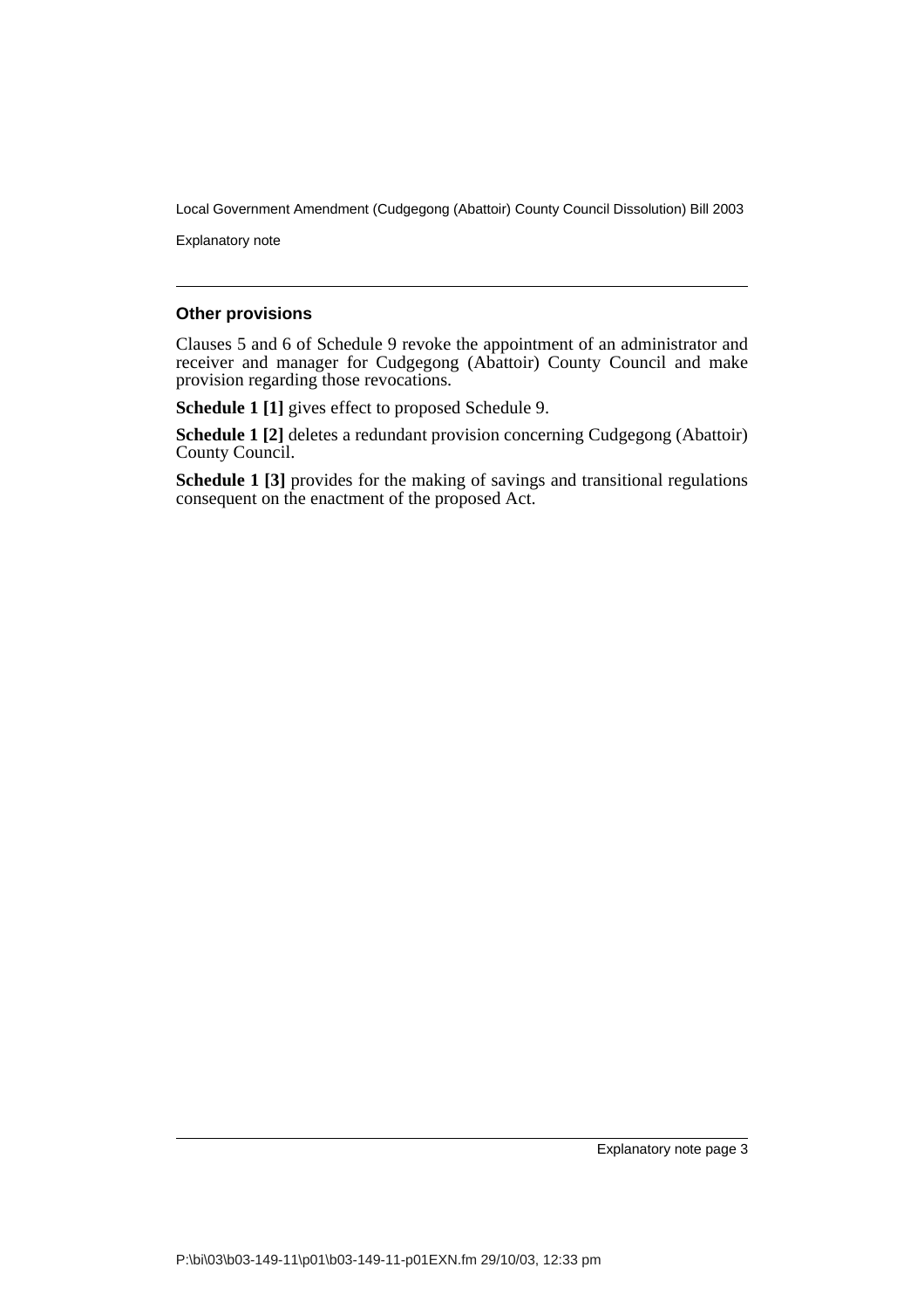Local Government Amendment (Cudgegong (Abattoir) County Council Dissolution) Bill 2003 Explanatory note

Explanatory note page 4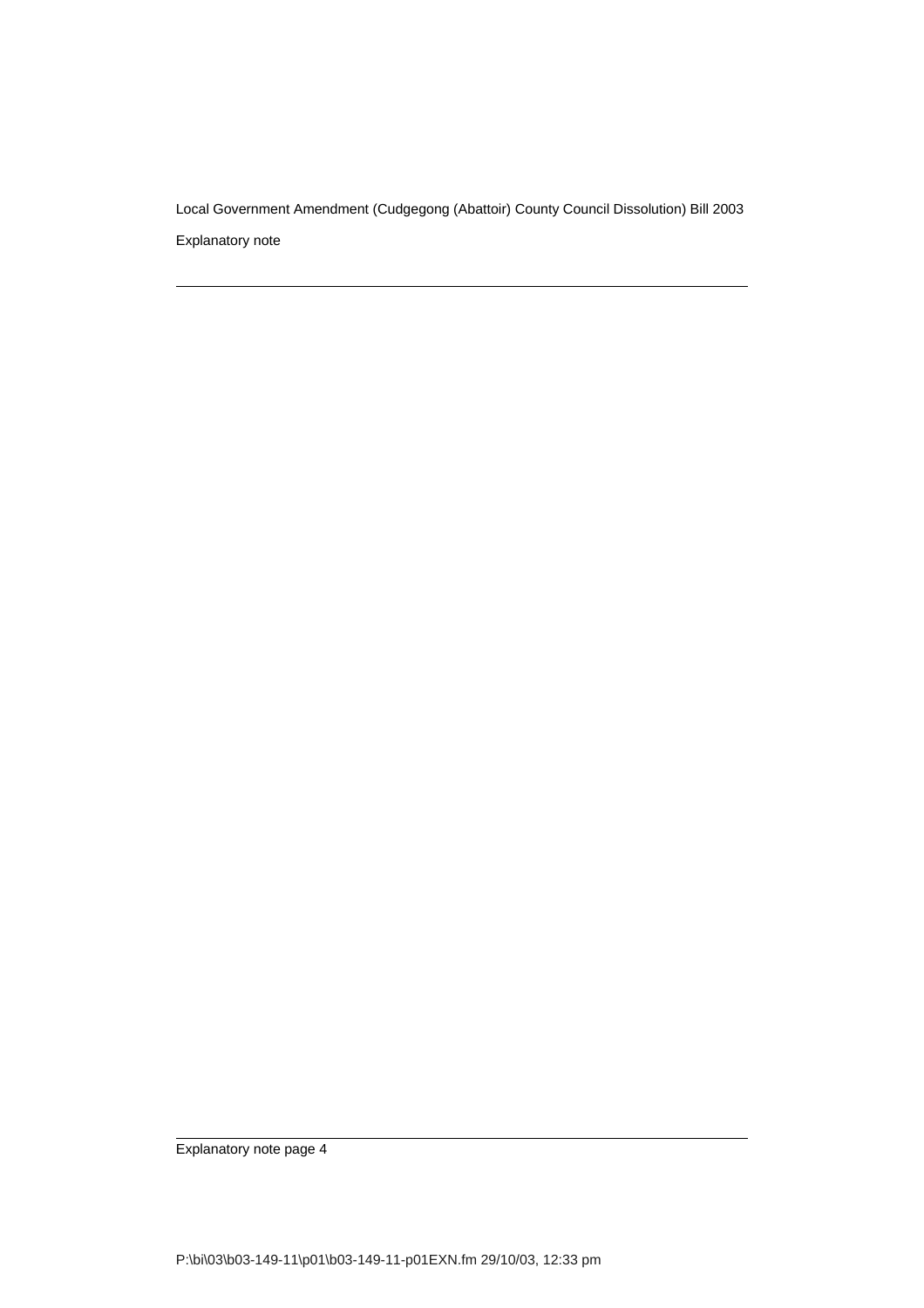First print



New South Wales

# **Local Government Amendment (Cudgegong (Abattoir) County Council Dissolution) Bill 2003**

## **Contents**

|                                                | Page |
|------------------------------------------------|------|
| Name of Act                                    |      |
| 2 Commencement                                 |      |
| 3 Amendment of Local Government Act 1993 No 30 | 2    |
| Schedule 1 Amendments                          | 3    |

b03-149-11.p01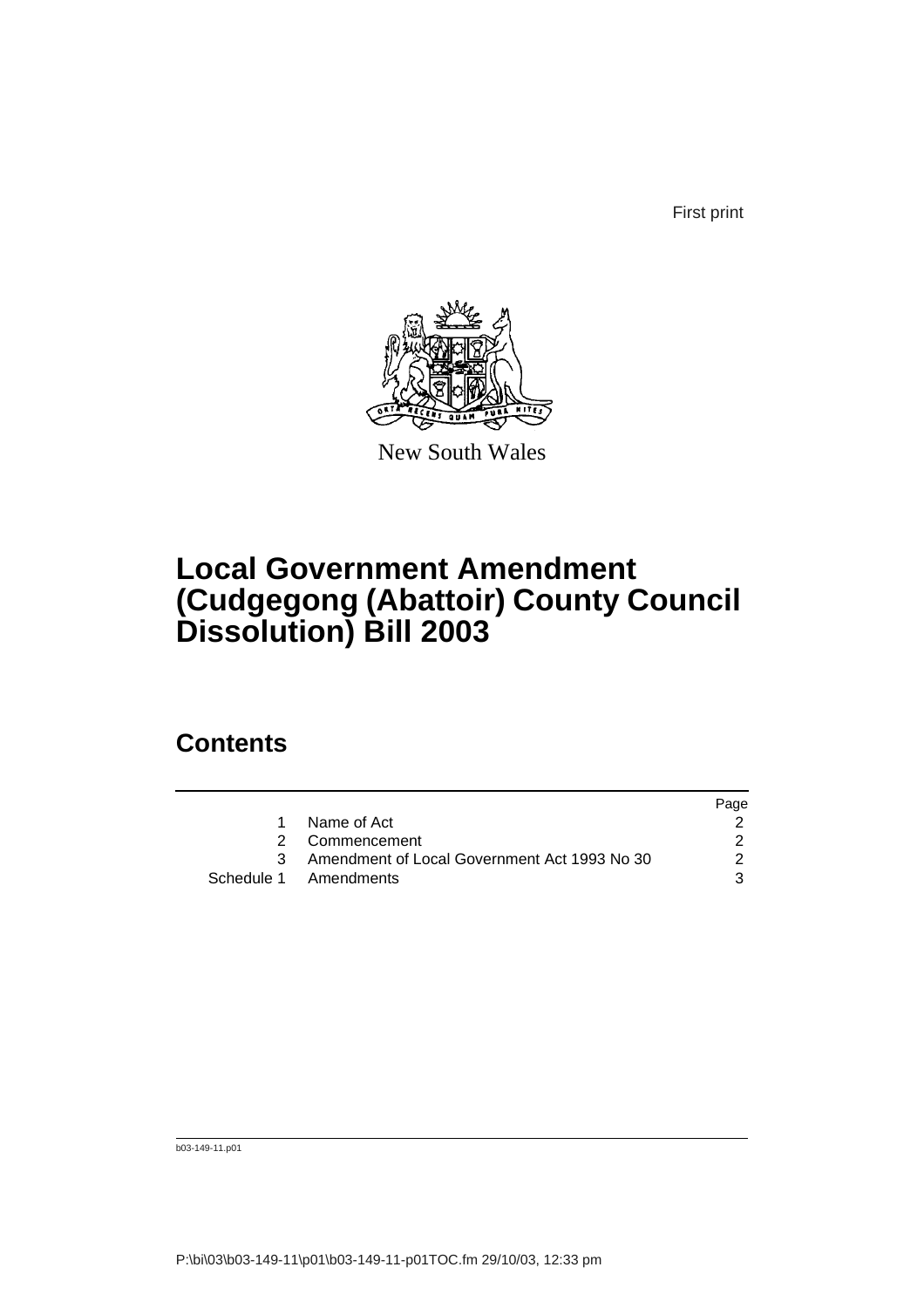Page

Contents page 2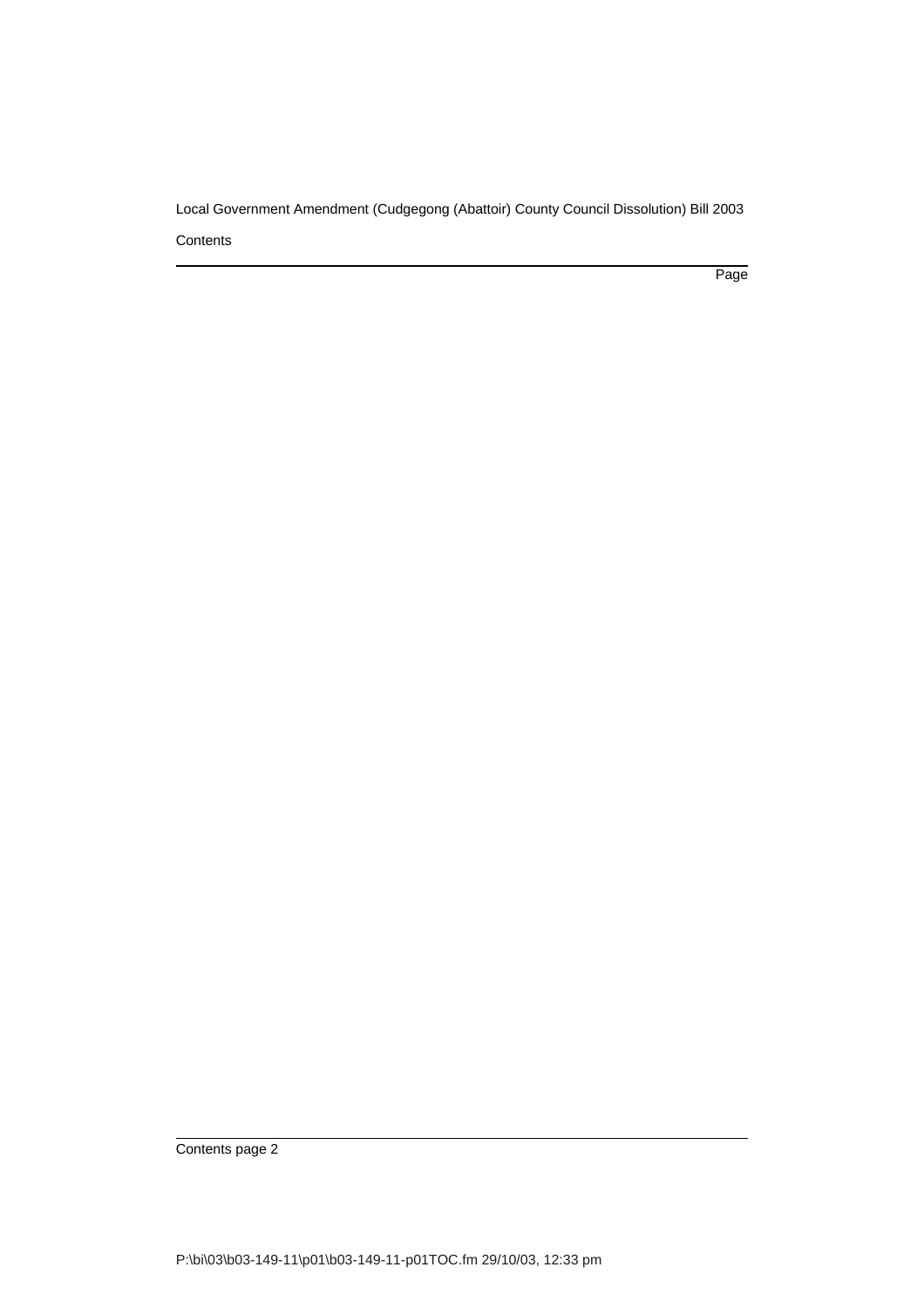

New South Wales

# **Local Government Amendment (Cudgegong (Abattoir) County Council Dissolution) Bill 2003**

No , 2003

### **A Bill for**

An Act to amend the *Local Government Act 1993* to make special provisions regarding the winding up and dissolution of Cudgegong (Abattoir) County Council.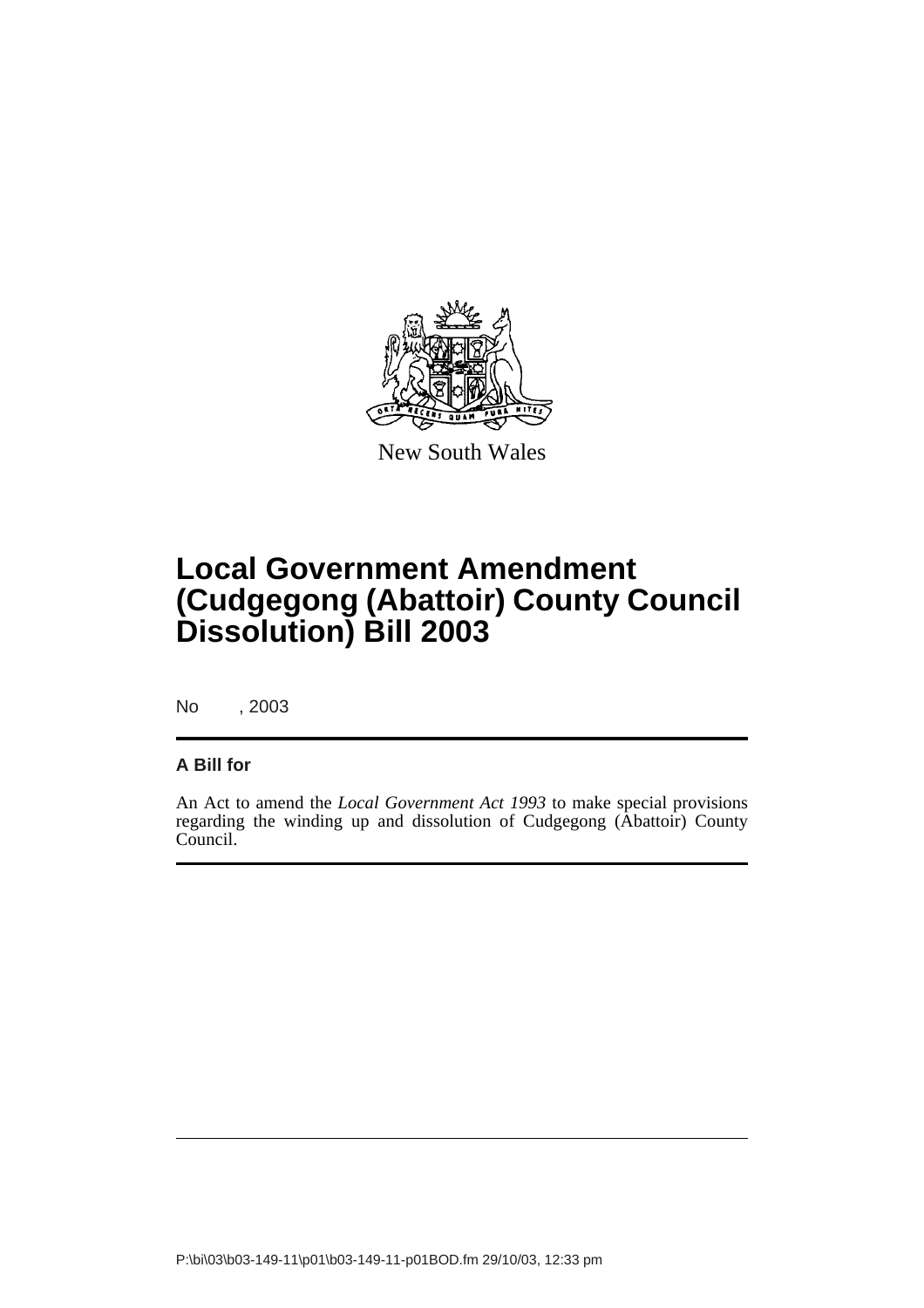<span id="page-7-2"></span><span id="page-7-1"></span><span id="page-7-0"></span>

| The Legislature of New South Wales enacts: |                                                                                                                  |                     |
|--------------------------------------------|------------------------------------------------------------------------------------------------------------------|---------------------|
| 1                                          | Name of Act                                                                                                      | 2                   |
|                                            | This Act is the <i>Local Government Amendment (Cudgegong</i><br>(Abattoir) County Council Dissolution) Act 2003. | 3<br>$\overline{4}$ |
| 2                                          | <b>Commencement</b>                                                                                              | 5                   |
|                                            | This Act commences on the date of assent.                                                                        | 6                   |
| 3                                          | <b>Amendment of Local Government Act 1993 No 30</b>                                                              | $\overline{7}$      |
|                                            | The <i>Local Government Act 1993</i> is amended as set out in<br>Schedule 1.                                     | 8<br>9              |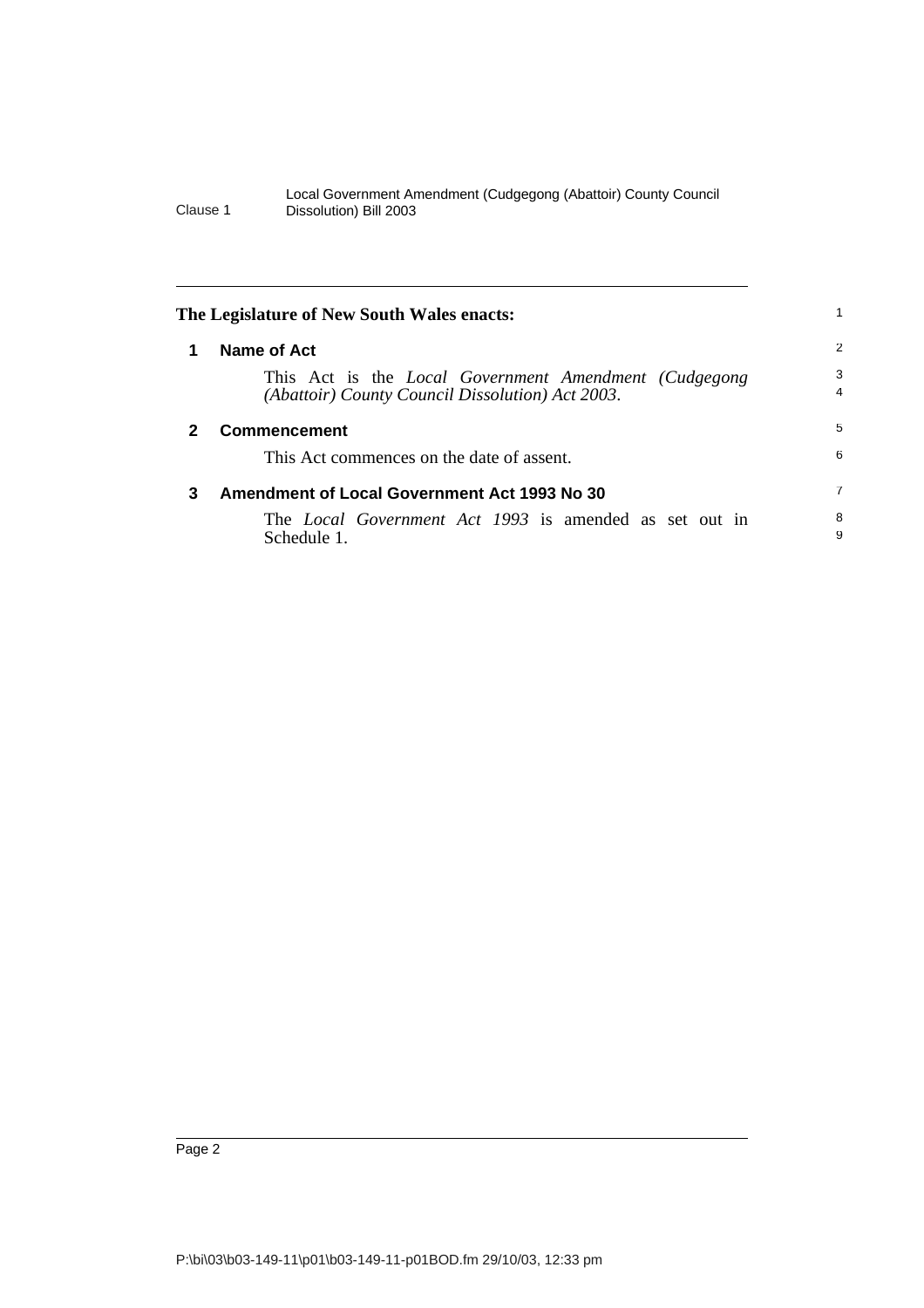Amendments Schedule 1

 $\ddot{\phantom{0}}$ 

i.

 $\bar{z}$ 

<span id="page-8-0"></span>

|       |                                                                                       |                   | <b>Schedule 1 Amendments</b><br>(Section 3)                                                                                                                                                                                                      | $\mathbf{1}$<br>2    |
|-------|---------------------------------------------------------------------------------------|-------------------|--------------------------------------------------------------------------------------------------------------------------------------------------------------------------------------------------------------------------------------------------|----------------------|
| [1]   |                                                                                       |                   | <b>Section 400AA</b>                                                                                                                                                                                                                             | 3                    |
|       |                                                                                       |                   | Insert after section 400:                                                                                                                                                                                                                        | $\overline{4}$       |
|       | Special provisions relating to Cudgegong (Abattoir) County<br>400AA<br><b>Council</b> |                   | 5<br>6                                                                                                                                                                                                                                           |                      |
|       |                                                                                       |                   | Schedule 9 has effect.                                                                                                                                                                                                                           | $\overline{7}$       |
| [2]   | of land                                                                               |                   | Section 400A Cudgegong (Abattoir) County Council-mortgage                                                                                                                                                                                        | 8<br>9               |
|       |                                                                                       |                   | Omit the section.                                                                                                                                                                                                                                | 10                   |
| $[3]$ |                                                                                       |                   | Schedule 8 Savings, transitional and other provisions consequent<br>on the enactment of other Acts                                                                                                                                               | 11<br>12             |
|       |                                                                                       |                   | Insert at the end of clause $1(1)$ :                                                                                                                                                                                                             | 13                   |
|       |                                                                                       |                   | Local Government Amendment (Cudgegong (Abattoir)<br>County Council Dissolution) Act 2003                                                                                                                                                         | 14<br>15             |
| [4]   |                                                                                       | <b>Schedule 9</b> |                                                                                                                                                                                                                                                  | 16                   |
|       |                                                                                       |                   | Insert after Schedule 8:                                                                                                                                                                                                                         | 17                   |
|       |                                                                                       |                   | Schedule 9 Special provisions relating to<br><b>Cudgegong (Abattoir) County Council</b><br>Section 400AA)                                                                                                                                        | 18<br>19<br>20       |
|       | Part 1                                                                                |                   | <b>Winding up of Cudgegong (Abattoir)</b><br><b>County Council</b>                                                                                                                                                                               | 21<br>22             |
|       | 1                                                                                     |                   | <b>Winding up</b>                                                                                                                                                                                                                                | 23                   |
|       |                                                                                       | (1)               | Cudgegong (Abattoir) County Council may be wound up<br>voluntarily or by a liquidator appointed by the Minister.                                                                                                                                 | 24<br>25             |
|       |                                                                                       | (2)               | Subject to subclause (1), the winding up of Cudgegong<br>(Abattoir) County Council is declared to be an applied<br>Corporations legislation matter for the purposes of Part 3 of<br>the Corporations (Ancillary Provisions) Act 2001 in relation | 26<br>27<br>28<br>29 |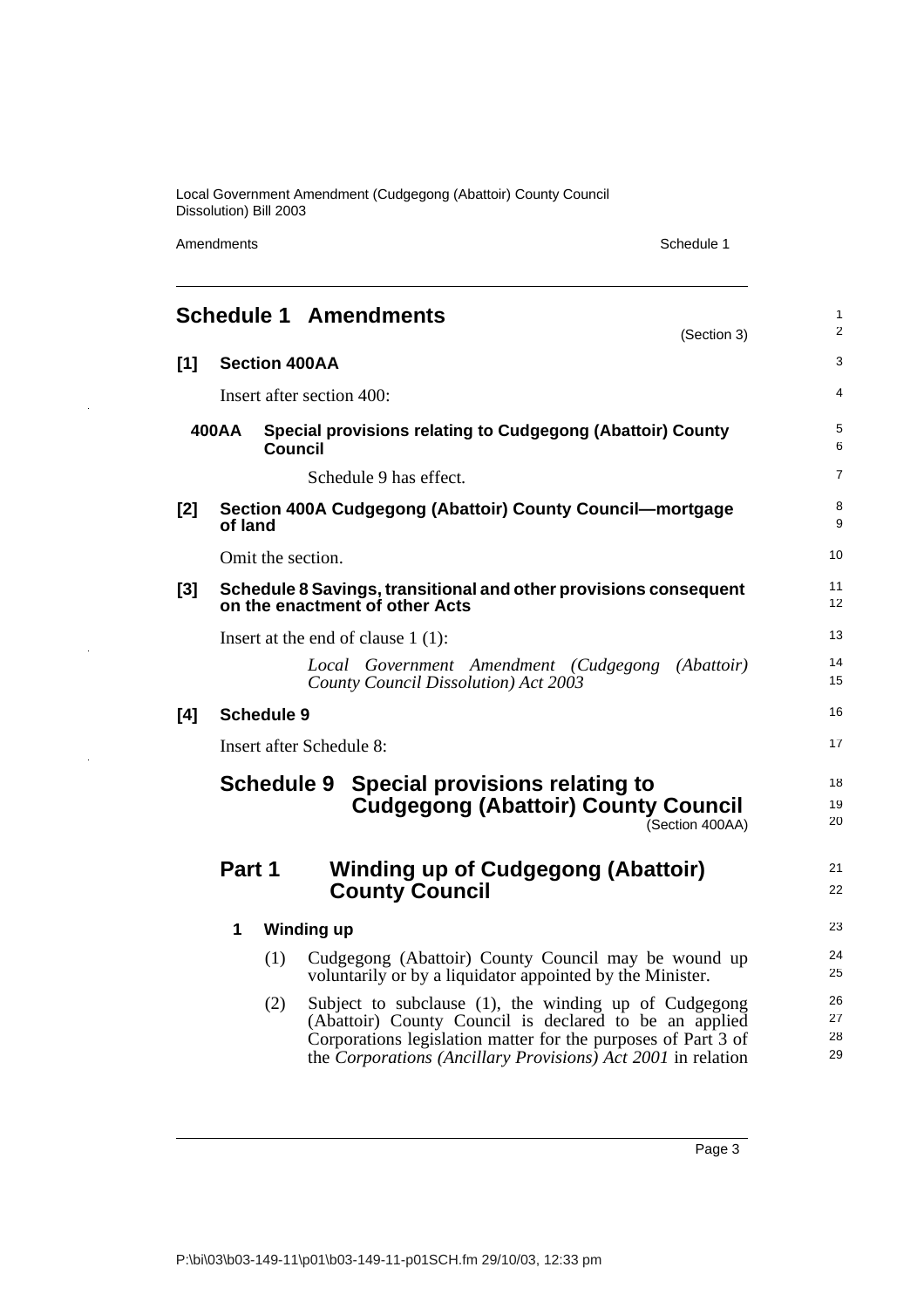Schedule 1 Amendments

to the provisions of Parts 5.5–5.9 of the *Corporations Act 2001* of the Commonwealth, subject to the following modifications:

- (a) those provisions apply to Cudgegong (Abattoir) County Council as if it were a company,
- (b) if the Minister decides that Cudgegong (Abattoir) County Council is to be wound up by a liquidator appointed by the Minister, those provisions apply as if the County Council had resolved by special resolution to be wound up and had appointed the liquidator appointed by the Minister as the liquidator for the purposes of those provisions,
- (c) if Cudgegong (Abattoir) County Council is being wound up voluntarily and a vacancy occurs in the office of liquidator that, in the opinion of the Minister, is unlikely to be filled in the manner provided by the *Corporations Act 2001* of the Commonwealth, the functions of winding up Cudgegong (Abattoir) County Council's affairs may be exercised by a person (whether or not the person is a registered liquidator within the meaning of the *Corporations Act 2001* of the Commonwealth) appointed by the Minister to be a liquidator in relation to the winding up of Cudgegong (Abattoir) County Council,
- (d) references in those provisions to a corporation or company are, subject to the regulations, to be read as references to Cudgegong (Abattoir) County Council,
- (e) references in those provisions to an officer or a director of a company are to be read as including references to a member of Cudgegong (Abattoir) County Council or to any other person prescribed by the regulations,
- (f) the provisions of section 589 are to be read as if:
	- (i) section 589 (1) (d) and (2) were omitted, and
	- (ii) paragraph (c) were omitted from the definition of *appropriate officer* in section 589 (5), and
	- (iii) paragraph (c) were omitted from the definition of *relevant day* in section 589 (5),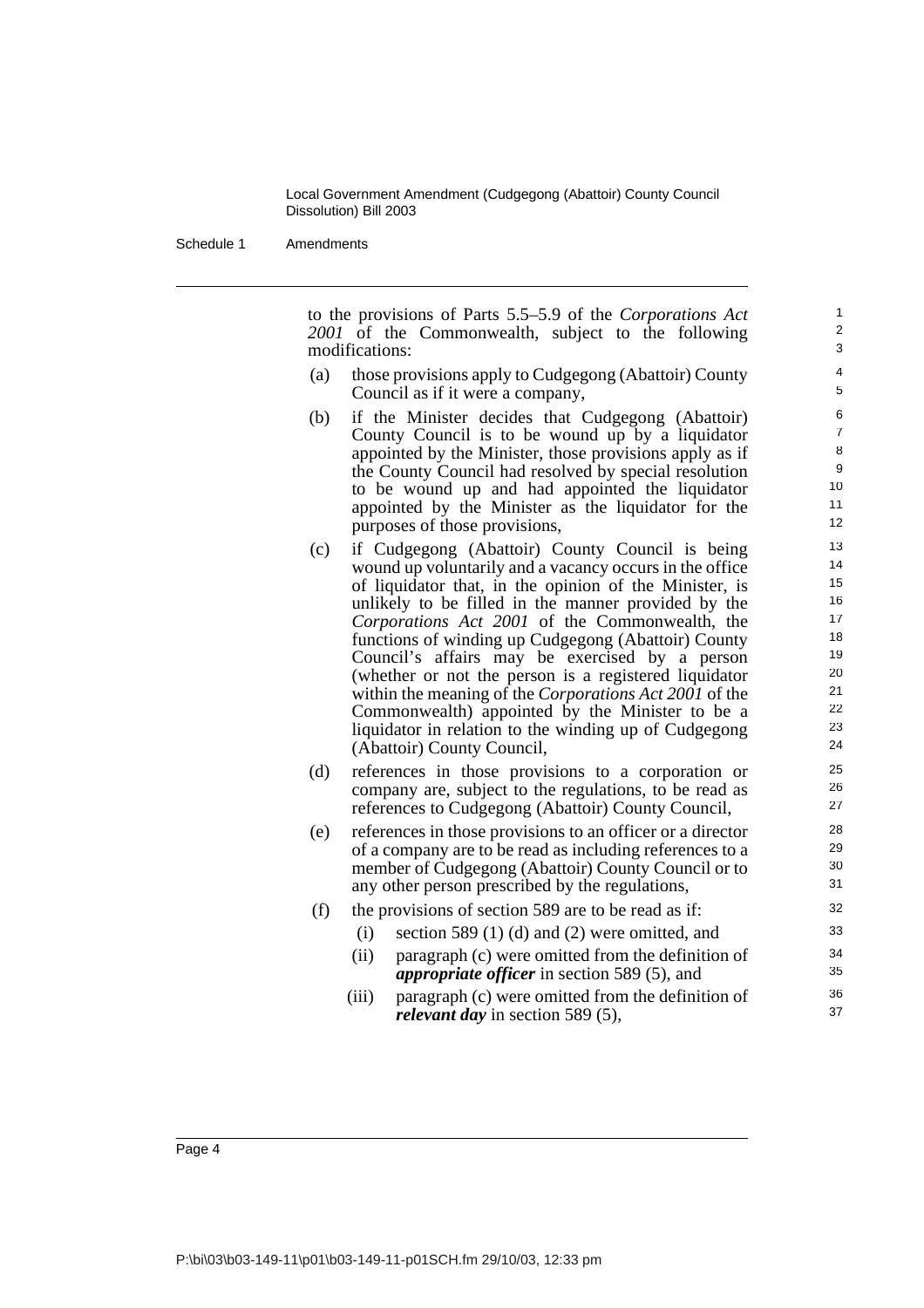Amendments Schedule 1

|             |     | such other modifications (within the meaning of Part 3)<br>(g)<br>of the Corporations (Ancillary Provisions) Act 2001) as<br>may be prescribed by the regulations.<br>Note. Part 3 of the Corporations (Ancillary Provisions) Act 2001 provides<br>for the application of provisions of the Corporations Act 2001 of the<br>Commonwealth as laws of the State in respect of any matter declared by<br>a law of the State (whether with or without modification) to be an applied<br>Corporations legislation matter for the purposes of that Part in relation to<br>those Commonwealth provisions. Section 14 (2) of the Corporations<br>(Ancillary Provisions) Act 2001 ensures that a declaration made for the<br>purposes of Part 3 of that Act only operates to apply a provision of the<br>Corporations legislation to a matter as a law of the State to the extent<br>that that provision does not already apply to the matter as a law of the<br>Commonwealth. If a provision referred to in a declaration already applies<br>as a law of the Commonwealth, nothing in the declaration will affect its<br>continued operation as a law of the Commonwealth. | $\mathbf 1$<br>$\overline{2}$<br>3<br>4<br>5<br>6<br>7<br>8<br>9<br>10<br>11<br>12<br>13<br>14<br>15<br>16 |
|-------------|-----|--------------------------------------------------------------------------------------------------------------------------------------------------------------------------------------------------------------------------------------------------------------------------------------------------------------------------------------------------------------------------------------------------------------------------------------------------------------------------------------------------------------------------------------------------------------------------------------------------------------------------------------------------------------------------------------------------------------------------------------------------------------------------------------------------------------------------------------------------------------------------------------------------------------------------------------------------------------------------------------------------------------------------------------------------------------------------------------------------------------------------------------------------------------------|------------------------------------------------------------------------------------------------------------|
| $\mathbf 2$ |     | Validation of certain acts of liquidator                                                                                                                                                                                                                                                                                                                                                                                                                                                                                                                                                                                                                                                                                                                                                                                                                                                                                                                                                                                                                                                                                                                           | 17                                                                                                         |
|             | (1) | This clause applies if the person appointed by the Minister as<br>the liquidator of Cudgegong (Abattoir) County Council under<br>clause 1 (1) is the same person who was appointed<br>administrator of Cudgegong (Abattoir) County Council on 3<br>September 2003.                                                                                                                                                                                                                                                                                                                                                                                                                                                                                                                                                                                                                                                                                                                                                                                                                                                                                                 | 18<br>19<br>20<br>21<br>22                                                                                 |
|             | (2) | Any act done or omitted to be done by that person between 3<br>September 2003 and the date of assent to the Local<br>Government Amendment (Cudgegong (Abattoir) County<br>Council Dissolution) Act 2003 is validated but only if it could<br>have been validly done or omitted by that person if, at the time<br>that it was done or omitted, the person had been appointed as<br>liquidator of Cudgegong (Abattoir) County Council under<br>clause $1(1)$ .                                                                                                                                                                                                                                                                                                                                                                                                                                                                                                                                                                                                                                                                                                       | 23<br>24<br>25<br>26<br>27<br>28<br>29<br>30                                                               |
| Part 2      |     | <b>Transfer of liabilities of Cudgegong</b><br>(Abattoir) County Council after<br>winding up                                                                                                                                                                                                                                                                                                                                                                                                                                                                                                                                                                                                                                                                                                                                                                                                                                                                                                                                                                                                                                                                       | 31<br>32<br>33                                                                                             |
| 3           |     | Special provision concerning proclamation dissolving<br><b>Cudgegong (Abattoir) County Council</b>                                                                                                                                                                                                                                                                                                                                                                                                                                                                                                                                                                                                                                                                                                                                                                                                                                                                                                                                                                                                                                                                 | 34<br>35                                                                                                   |
|             | (1) | This clause applies to a proclamation under section 397 for<br>the purpose of dissolving Cudgegong (Abattoir) County<br>Council.                                                                                                                                                                                                                                                                                                                                                                                                                                                                                                                                                                                                                                                                                                                                                                                                                                                                                                                                                                                                                                   | 36<br>37<br>38                                                                                             |
|             |     |                                                                                                                                                                                                                                                                                                                                                                                                                                                                                                                                                                                                                                                                                                                                                                                                                                                                                                                                                                                                                                                                                                                                                                    |                                                                                                            |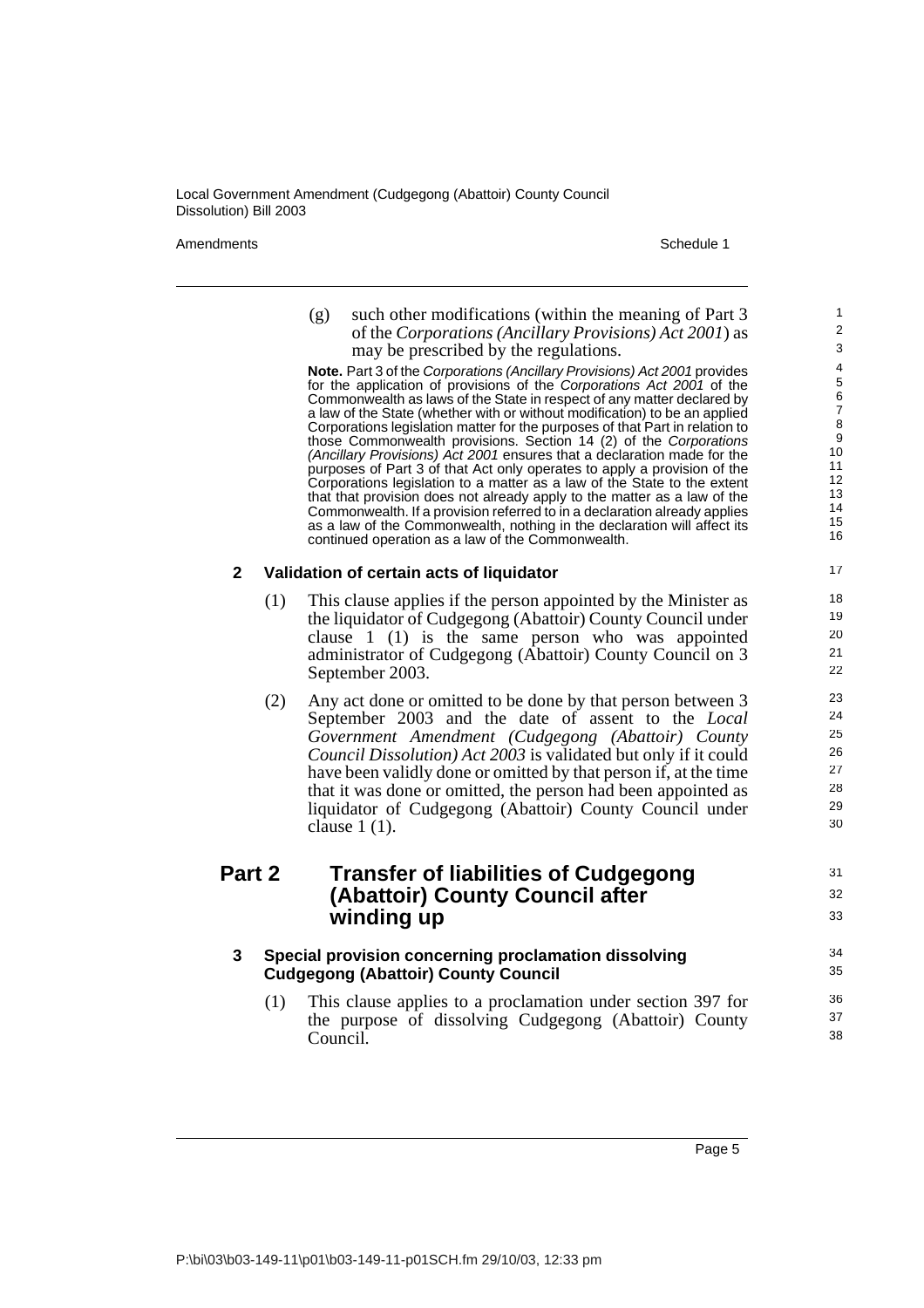Schedule 1 Amendments

| (2) |     | Any such proclamation may include provisions:                                                                          | 1                   |
|-----|-----|------------------------------------------------------------------------------------------------------------------------|---------------------|
|     | (a) | transferring the liabilities of Cudgegong (Abattoir)<br>County Council to Mudgee Shire Council or Rylstone             | 2<br>3              |
|     |     | Shire Council (or to both) to the extent, or in the<br>proportions, specified in or determined in accordance           | 4<br>5              |
|     |     | with the proclamation, and                                                                                             | 6                   |
|     | (b) | appointing a person to direct Mudgee Shire Council or                                                                  | $\overline{7}$<br>8 |
|     |     | Rylstone Shire Council (or both) as to how to deal with<br>any such transferred liabilities.                           | 9                   |
| (3) |     | When any liabilities are transferred by such a proclamation,<br>the following provisions have effect:                  | 10<br>11            |
|     | (a) | the transfer is subject to the terms and conditions of the<br>proclamation,                                            | 12<br>13            |
|     | (b) | the liabilities of Cudgegong (Abattoir) County Council                                                                 | 14<br>15            |
|     |     | become, by virtue of the proclamation, the liabilities of<br>the transferee.                                           | 16                  |
|     | (c) | all proceedings relating to the liabilities commenced                                                                  | 17                  |
|     |     | before the transfer by or against Cudgegong (Abattoir)<br>County Council and pending immediately before the            | 18<br>19            |
|     |     | transfer are taken to be proceedings pending by or                                                                     | 20                  |
|     |     | against the transferee,                                                                                                | 21                  |
|     | (d) | any act, matter or thing done or omitted to be done in<br>relation to the liabilities before the transfer by, to or in | 22<br>23            |
|     |     | respect of Cudgegong (Abattoir) County Council is (to                                                                  | 24                  |
|     |     | the extent to which that act, matter or thing has any<br>force or effect) taken to have been done or omitted by,       | 25<br>26            |
|     |     | to or in respect of the transferee,                                                                                    | 27                  |
|     | (e) | a reference in any instrument made under any Act or in                                                                 | 28                  |
|     |     | any document of any kind to Cudgegong (Abattoir)<br>County Council is (to the extent to which it relates to            | 29<br>30            |
|     |     | those liabilities) taken to include a reference to the                                                                 | 31                  |
|     |     | transferee.                                                                                                            | 32                  |
|     | (f) | no compensation is payable to Mudgee Shire Council or<br>Rylstone Shire Council in connection with a transfer          | 33<br>34            |
|     |     | effected by the proclamation, except to the extent (if                                                                 | 35                  |
|     |     | any) to which the proclamation so provides,                                                                            | 36                  |
|     | (g) | the operation of the proclamation is not to be regarded:                                                               | 37                  |
|     |     | as a breach of contract or confidence or otherwise<br>(i)<br>as a civil wrong, or                                      | 38<br>39            |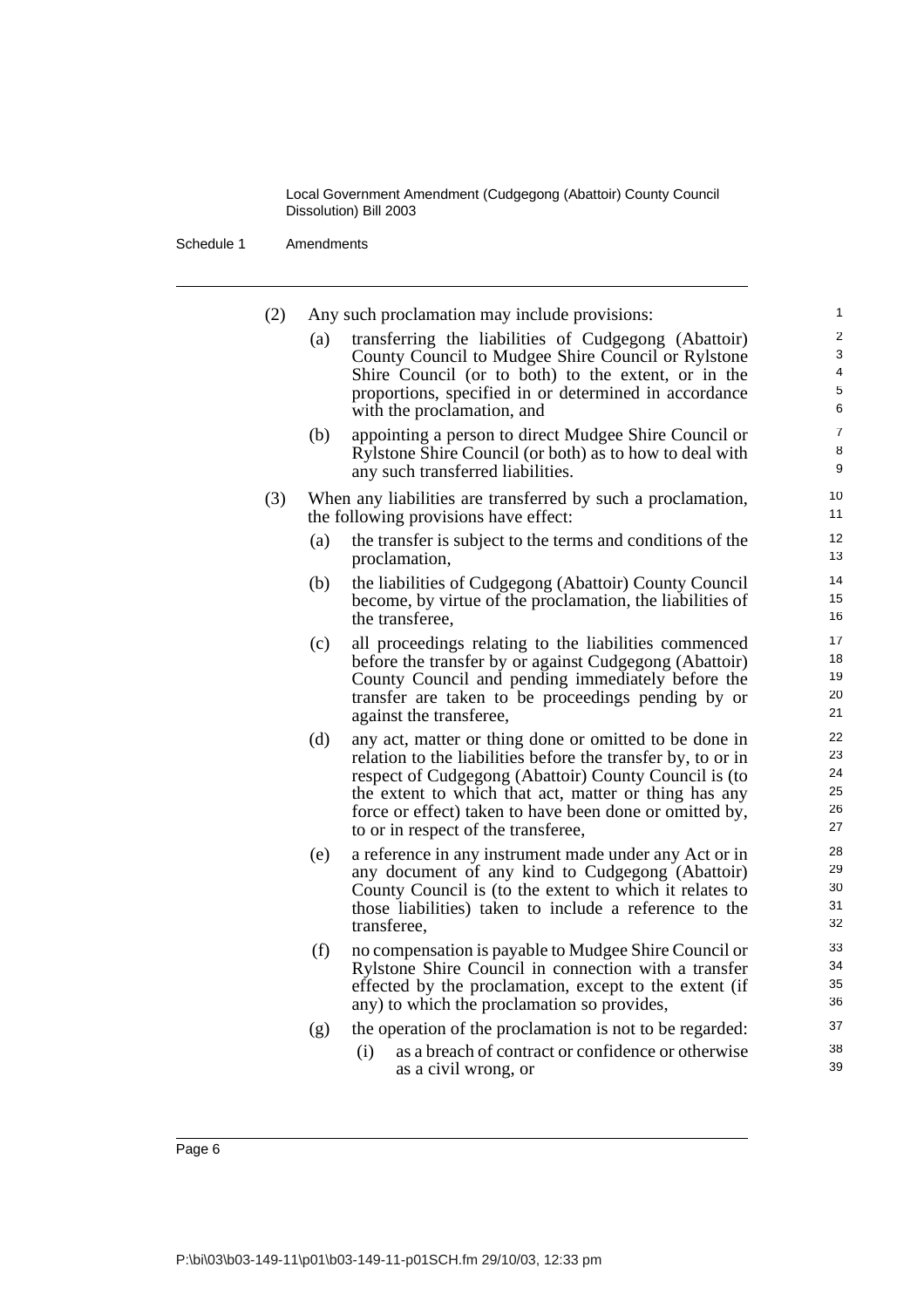Amendments Schedule 1

|     | (ii)<br>a breach of any contractual provision<br>as<br>prohibiting, restricting or regulating<br>the<br>assignment or transfer of liabilities, or<br>as giving rise to any remedy by a party to an<br>(iii)                                                                                                                                                                | 1<br>$\overline{2}$<br>3<br>$\overline{4}$ |  |
|-----|----------------------------------------------------------------------------------------------------------------------------------------------------------------------------------------------------------------------------------------------------------------------------------------------------------------------------------------------------------------------------|--------------------------------------------|--|
|     | instrument, or as causing or permitting the<br>termination of any instrument, because of a<br>change in the beneficial or legal ownership of any<br>liability, or                                                                                                                                                                                                          | 5<br>6<br>$\overline{7}$<br>8              |  |
|     | (iv)<br>as an event of default under any contract or other<br>instrument.                                                                                                                                                                                                                                                                                                  | 9<br>10                                    |  |
| (4) | This clause does not limit the matters for which a<br>proclamation to which this clause applies may make provision<br>(namely, matters of the same kind as are referred to in section<br>213).                                                                                                                                                                             | 11<br>12<br>13<br>14                       |  |
| (5) | Neither the enactment of this Part nor the provisions of this<br>Part are to be construed as affecting the power of the<br>Governor to make a proclamation under section 397 or to<br>make any other proclamation under this Act for the purpose<br>of amending the constitution of, or of dissolving, a county<br>council other than Cudgegong (Abattoir) County Council. | 15<br>16<br>17<br>18<br>19<br>20           |  |
| (6) | In this clause:                                                                                                                                                                                                                                                                                                                                                            |                                            |  |
|     | <i>liabilities of Cudgegong (Abattoir) County Council means:</i>                                                                                                                                                                                                                                                                                                           |                                            |  |
|     | any liability that is proved in the winding up of<br>(a)<br>Cudgegong (Abattoir) County Council, and                                                                                                                                                                                                                                                                       | 24<br>25                                   |  |
|     | (b)<br>any liability to repay the Commonwealth Government<br>any payment made by it under its General Employee<br>Entitlements and Redundancy Scheme in respect of<br>wages or of superannuation contributions, or in respect<br>of leave of absence or termination of employment,<br>under an industrial instrument,                                                      | 26<br>27<br>28<br>29<br>30<br>31           |  |
|     | being a liability that was not met in full in the winding up of<br>Cudgegong (Abattoir) County Council.                                                                                                                                                                                                                                                                    |                                            |  |
|     | <i>transferee</i> means a council to which any liabilities are<br>transferred by a proclamation referred to in subclause (2).                                                                                                                                                                                                                                              |                                            |  |